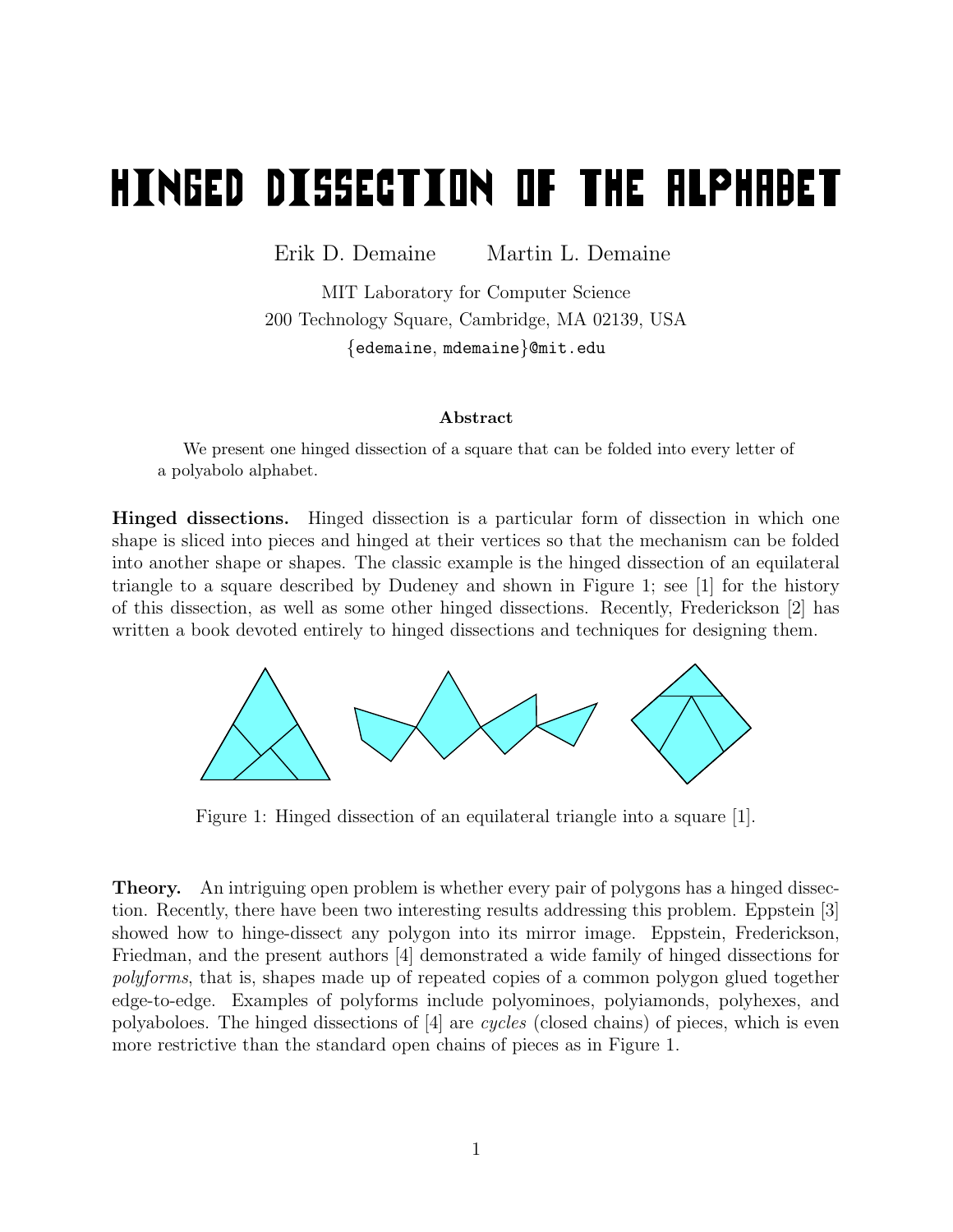Polyaboloes. Here we focus on polyforms called *polyaboloes*, which are made up of congruent right isosceles triangles (half-squares). In this context, the basic idea of the hinged dissections in [4] is to split each right isosceles triangle into four subtriangles and hinge them together as shown in Figure 2(a). Then these four-piece hinged dissections of right isosceles triangles can be combined together edge-to-edge by breaking them at the midpoint of the common edge; see Figure  $2(b)$  for the case of two triangles. In general, for an *n*-abolo, the hinged dissection has 4*n* pieces.



Figure 2: Hinged dissections from [4] for small polyaboloes.

Alphabet. We have designed an alphabet in which every letter and digit is a 32-abolo, as shown in Figure 3. A  $4 \times 4$  square is also a 32-abolo. Thus, from the results of [4], we obtain a single hinged dissection with 128 pieces that folds into all letters and digits and the  $4 \times 4$ square. Two example foldings of this hinged dissection, one for the letter A and the other for the square, are shown in Figure 4.

Related work. Harry Lindgren [5] designed dissections of individual rectilinear letters to a square, specifically E, F, H, I, L, M, N, T, V, W, X, Y, and Z. To make the dissections similar, he decided that each letter would have a height five times the thickness of the strokes. Our work in some sense strengthens these results, both to hinged dissections and to all letters and digits.

Alphabet design. The letters and digits all have height 7 and area 16. The main motivation for these parameters is to make the area a square number, so that the hinged dissection could fold into an integral square. An area of 9 is too small for a good-looking alphabet (consider e.g. the digit 8 or letter B).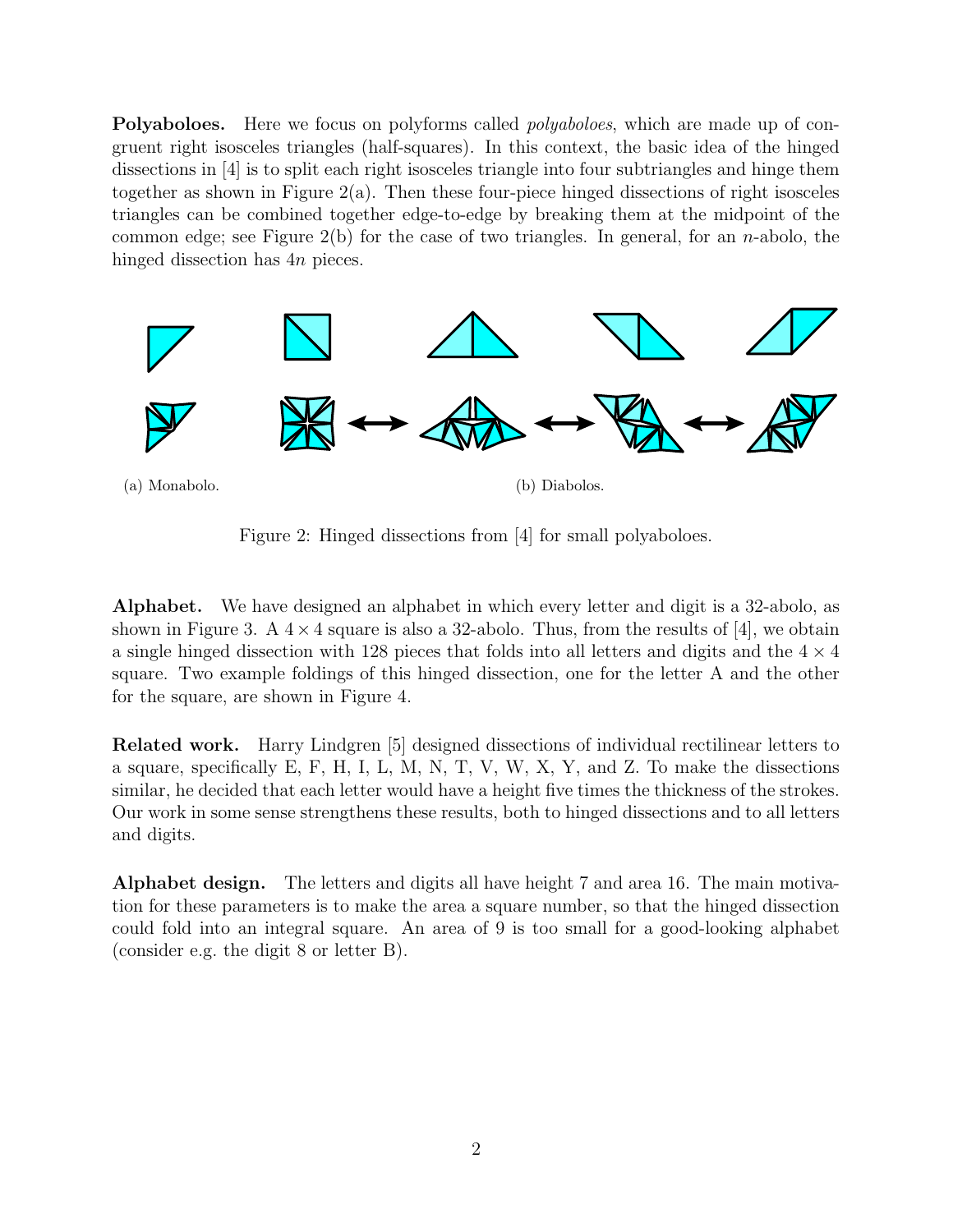## $\overline{5}$  $\Box$

Figure 3: The 32-abolo alphabet.



Figure 4: Foldings of the 128-piece hinged dissection into the letter A and a square.